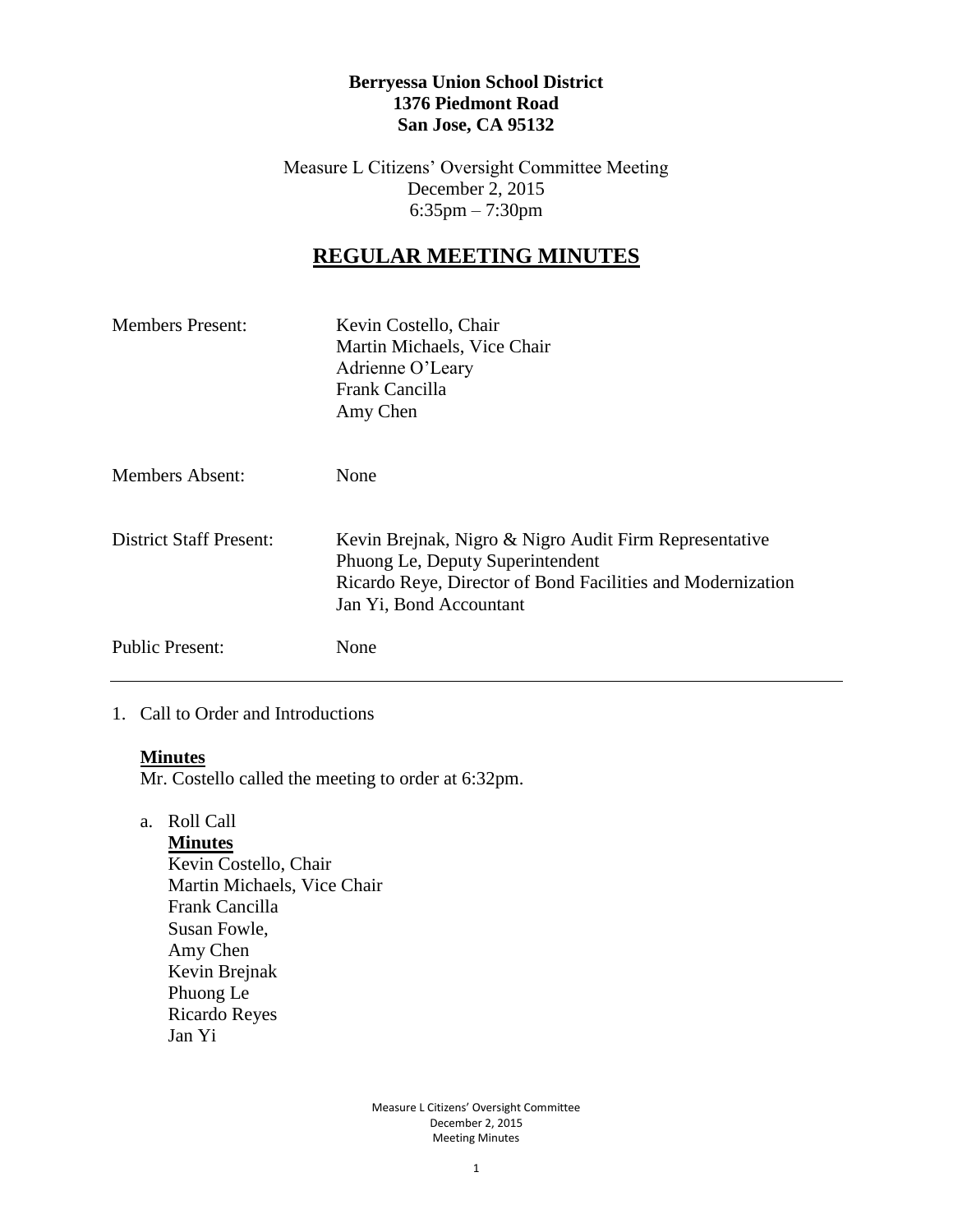### b. Adoption of Agenda

# c. Approval of Minutes from August 5, 2015

### **Minutes**

Mr. Cancilla made a motion to approve the minutes from the August 5, 2015 Measure L Citizens' Oversight Committee Meeting. The motion was seconded by Mr. Michaels and approved by the committee.

#### 2. Public Comments **Minutes** There were no comments

### 3. Reports

a. Presentation of the Bond Measure L 2014-15 Financial and Performance Audit **Minutes**

Kevin Brejnak presented Measure L Bond's 2014-15 Financial and Performance Audit Determination and answered questions.

## b. Construction Progress Update

### **Minutes**

Mr. Reyes reviewed project status updates to the committee and answered questions.

## c. Report of Facility Tour

## **Minutes**

Mr. Reyes and the committee expressed their positive experience of the tour and looking forward to a future tour in 2016 as well possibly scheduling a future meeting offsite.

#### d. District Report on Fencing

## **Minutes**

Mr. Reyes informed committee of future fencing project schedule by site and answered questions.

e. Annual Financial Report for 2014-15 FY

## **Minutes**

Phuong Le reported financial activities for FY2014-15 and answered questions.

f. Qtr.1 FY 2015-16 Financial Reporting **Minutes**

Phuong Le reported financial activity for FY2015-16 and answered questions.

Measure L Citizens' Oversight Committee December 2, 2015 Meeting Minutes